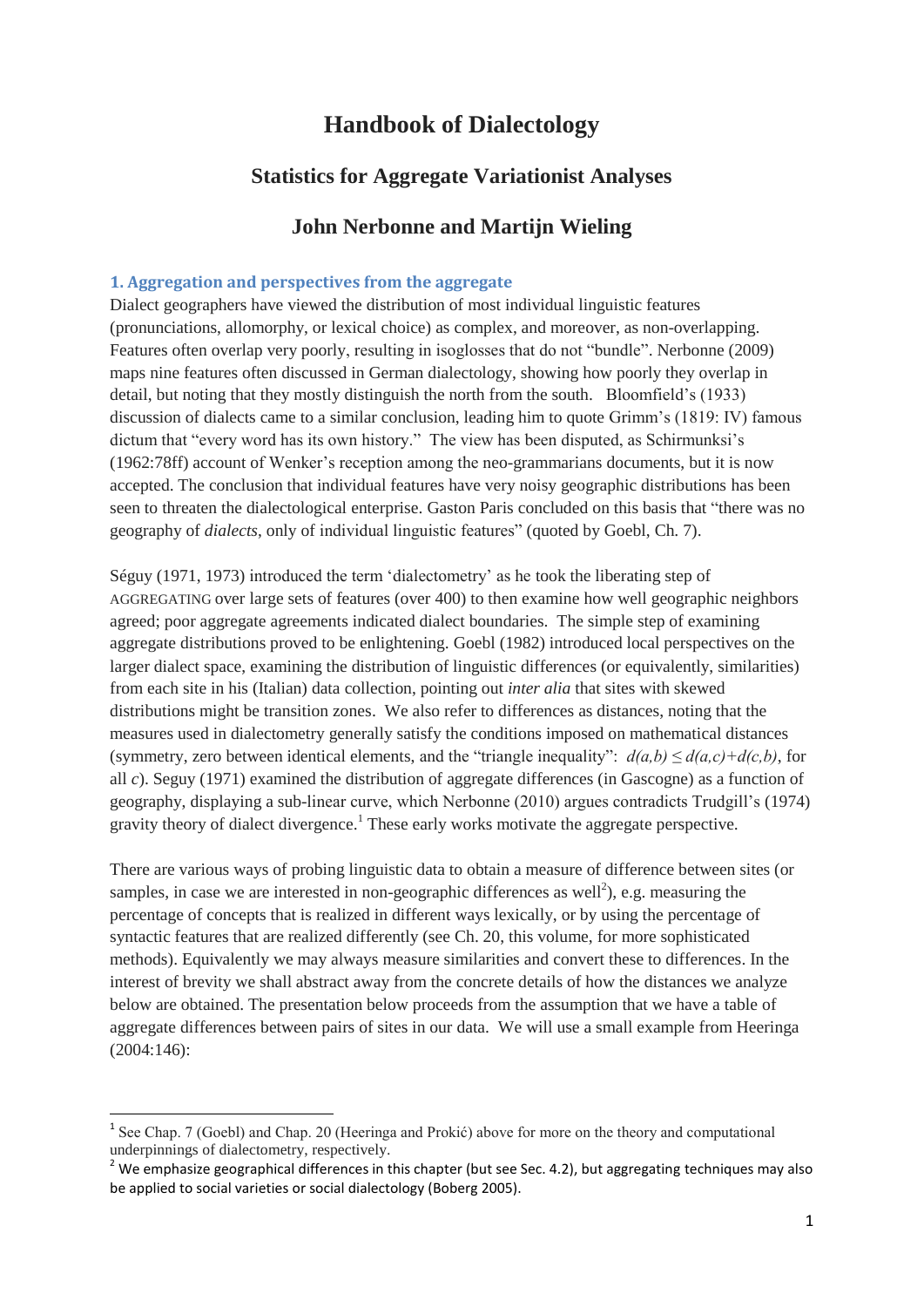**Table 1. An example table of aggregate differences between Dutch sites. The cells in the diagonal are empty, with the implicit value zero since there are no differences between a site and itself. The cells below and to the left of the diagonal are blank, because these would be the same as those above and to the right, since the differences between sites** *a* **and** *b* **are the same as those between** *b* **and** *a***. This also means that the row for the last site in the table can be empty. We omit this as the example is developed further.**

|         | Grouw | Haarlem | Delft | Hattem | Lochem |
|---------|-------|---------|-------|--------|--------|
| Grouw   |       |         |       | 46     |        |
| Haarlem |       |         | l6    | 36     | 38     |
| Delft   |       |         |       | 38     | 40     |
| Hattem  |       |         |       |        |        |
| Lochem  |       |         |       |        |        |

## **2. Clustering**

**.** 

A traditional question in dialect geography is whether there are DIALECT AREAS, i.e. regions within which variation is low, but which are relatively distinct with respect to varieties outside the region. There are many CLUSTERING techniques that search for groups in data (Kaufmann and Rosseeuw 2005; Manning et al. 2008:Ch.16-17); we focus here on the ones popular in dialectology. All the techniques we examine search for groups in the linguistic data without reference to location.<sup>3</sup> If, on the basis of aggregate differences, a group is identified and confirmed, and if it indeed constitutes a geographic region, then this is already a modest success.

Some clustering algorithms, such as k-means clustering (Manning et al. 2008:515ff ), aim to partition the data, i.e., determine groups such that each variety (or sampling point) belongs to exactly one. These "flat" algorithms thus assume that there is no hierarchical structure in the grouping, where a given variety might be assigned not only to Vologda, but also to North Russian, which is part of Russian, which in turn finally belongs to East Slavic (see Zhobov and Alexander, Ch. 31, this volume). It is uncontroversial, however, that dialect groups may be hierarchically structured, which has leads to a focus on HIERARCHICAL CLUSTERING ALGORITHMS, which we will concentrate on. A cross-cutting distinction separates algorithms which work bottom-up, or agglomeratively, from those which work top-down, or divisively. We focus on agglomerative algorithms, which have enjoyed the most dialectological attention, but we will return to divisive algorithms at the end of this section.

## **2.1 Hierarchical agglomerative clustering**

Johnson (1967) realized that different hierarchical agglomerative algorithms can be characterized in similar ways. They all begin with a sample  $\times$  sample table of aggregate differences such as that in Table 1 (below). They all then seek the two (groups of) sites for which the differences are minimal and fuse these two to create a cluster. The table is then revised so that the two minimally different groups are eliminated while the result of fusing them is included. This leaves the table with the difference values of several cells unspecified (see Table 2).

**Table 2. The (partial) table after fusing Haarlem and Delft but before determining the differences between the recently fused element and the other elements. The missing values are signalled by question marks, and following value is the mean of the distances from two components of the fusion to the other site. From Heeringa (2004:147).**

|                 | Grouw | Haarlem   | Hattem | Lochem |
|-----------------|-------|-----------|--------|--------|
|                 |       | $&$ Delft |        |        |
| Grouw           |       |           | 46     | 47     |
| Haarlem & Delft |       |           |        |        |
| Hattem          |       |           |        |        |

 $3$  See Chap. 25 (Grieve) for geo-statistical techniques that include a bias for geographically coherent areas.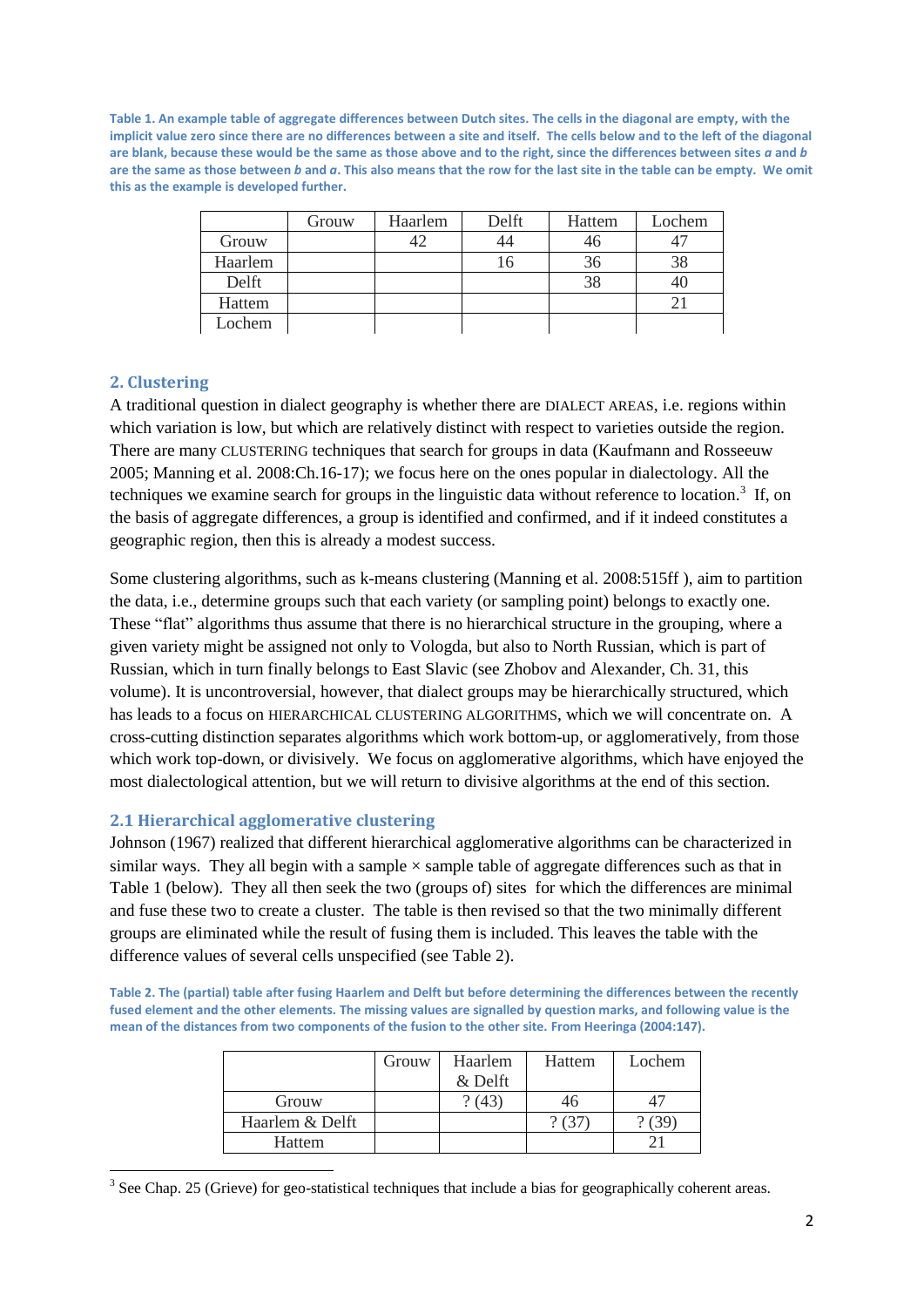Once we have obtained a filled-in table, we are in a position to iterate, again choosing the closest (groups of) sites, fusing them, and assign the necessary distance to the new elements (and eliminating the components of the fusion). Johnson (1967) showed that several sorts of hierarchical agglomerative clustering approaches could be characterized by the function used to determine the new distances in the step immediately following the fusion. One may use the arithmetic mean between the two components (and shown in parentheses in Table 2), which is referred to as the 'Unweighted Pair-Group Method using Arithmetic averages' (UPGMA). Heeringa (2004) also discusses a version which uses a mean weighted by group sizes (WPGMA), and a pair of methods ((un-)weighted by group size) which determine a centroid in the abstract space of differences. In addition, one may simply assign the new element either the smallest difference value available (among all the pairs with one element in the new group and one in the old one), which is referred to as "nearest neighbor clustering" or "single-link", or assign the new element the largest distance, which is referred to as "furthest neighbor" or "complete-link". Finally, Ward's method proceeds from the insight that assigning a single distance to the elements newly fused introduces a kind of "error" in treating the fused elements as the same. It then is designed to minimize the error. Prokić and Nerbonne (2008) review other popular techniques,.

Figure 1 shows the output of clustering, a dendrogram, i.e., a tree with the varieties as leaves, which are joined to form more substantial branches reflecting the fusion process. Dendrograms are popular not only for illustrating groups, but also for showing COPHENETIC DISTANCES. The cophenetic distance between any two sites is their common distance to the first encompassing node. In Fig.1 the cophenetic distance between Hattem and Lochem is 21.



**Figure 1. A dendrogram displaying the results of UPGMA clustering on the distance matrix in Table 1. From Heeringa (2004:147). The horizontal distance from the leaves on the left to a branching point shows the cophenetic distance.**

#### **2.2 Stochastic clustering**

1

All the popular hierarchical agglomerative algorithms suffer from instability, meaning that small differences in the input table can sometimes lead to large differences in the output dendrogram, occasionally very large (Prokić and Nerbonne 2008).

In order to overcome the inherent instability in clustering, two approaches have been used, bootstrap clustering and noisy clustering (Nerbonne et al. 2008), both of which add a STOCHASTIC element.<sup>4</sup> In bootstrap clustering, clustering is repeated a fixed number of times, usually 100 or 1000 times, while the choice of elements in the aggregate sample is allowed to vary. A common choice is to fix the number of elements in the aggregate at the total number available, and then to choose the elements randomly with replacement. If one begins with 200 words, then sample size is fixed at 200. When

 $<sup>4</sup>$  The rest of the presentation assumes the discussion of statistics in the introduction to this section of the</sup> handbook.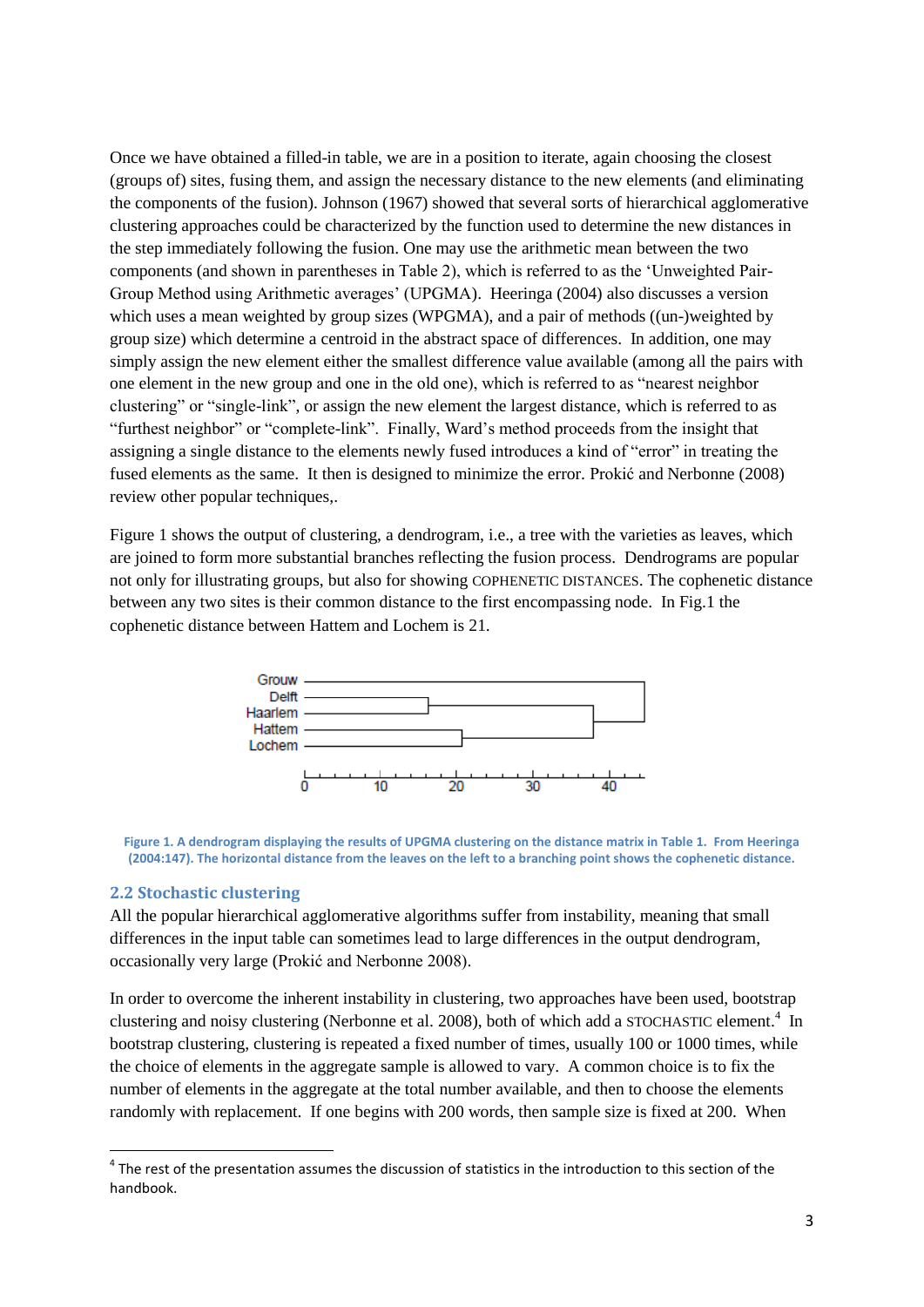selecting elements with replacement, one may select the same element more than once, which will then forces other elements to be omitted. Another option is to repeat clustering adding different small amounts of noise (e.g., 0.3 standard deviations) to the distance matrix at each iteration. In either case the result is a dendrogram where each internal node is associated with a percentage indicating how often the sites below the node (its leaves) emerged during the stochastic process. One may be fairly confident of clusters that emerge 90% or more of the time.

#### **2.3 Other clustering techniques**

Since dialectologists often present their results in maps of dialect areas, and since clustering produces groups that normally project onto areas, clustering thus facilitates comparison to earlier work.

Before closing this section, we note that there are perhaps hundreds of alternative clustering algorithms that have not yet been used on dialect data (see the NIPS conferences, [http://nips,cc\)](http://nips,cc/), meaning that there is clearly room for further experimentation. Divisive algorithms begin with the entire set of samples, seeking a split that leaves the subgroups as internally similar as possible. Manning et al. (2008:Ch.17.6) claim that divisive algorithms are computationally more effective and that they may also be more accurate, since they base their decisions on the entire data set, not just on local evidence (pairs of varieties or groups of varieties). Given their potential advantages and the scant attention they have received in dialectology, more work on this topic would be desirable.

Two principles are important in further experiments. First the potentially hierarchical structure of dialect relations should not be ruled out (as in k-means clustering, see Manning et al. 2008:515ff); and second, the algorithm be required to assign a reliability to the clusters it proposes.

### **3. Dimension reduction**

#### **3.1 Multidimensional Scaling**

Multi-dimensional scaling (MDS, Kruskal and Wish 1978) was introduced to dialectology by Embleton (1993). It inputs an input distance matrix such as Table 1 and assigns coordinates to each element in a small number of dimensions. Given the MDS coordinates we may derive assigned distances using the Euclidean formula, and the "dimension reduction" is successful to the degree that the derived distances agree with the input distances. This success is indicated by the STRESS in the solution, where less stress is better, or by the correlation of the input distances with the MDS-derived distances, where greater correlation coefficients are naturally preferred. MDS analyses must be accompanied by one of these two numbers if they are to be published. One should also attempt to interpret the dimensions, and in the case of dialectological applications we prefer to see both geographic interpretations (how are the dimensions projected onto a map) and linguistic ones (what linguistic features do these sites share). See Wieling et al. (2007:Fig. 6), , Prokić (2010:§3.5.1) and Nerbonne (2010a: Map 2405) for examples.

We also need to ask how many dimensions to use in a solution. Each additional dimension will reduce stress (but less than all the previous dimensions) and improve the correlation with the input matrix, so a common way to determine the optimal number of dimensions to be used is to plot, e.g., stress as a function of the number of dimensions in what is called a scree plot.

Since each additional dimension reduces stress less than previous ones, there will always be a point where the curve in the scree plot begins to flatten out, so that additional dimensions in the flat portion of the curve no longer account for much variance (Johnson 2008:209), indicating that further dimensions may be ignored. A further question concerns whether one may use metric versions of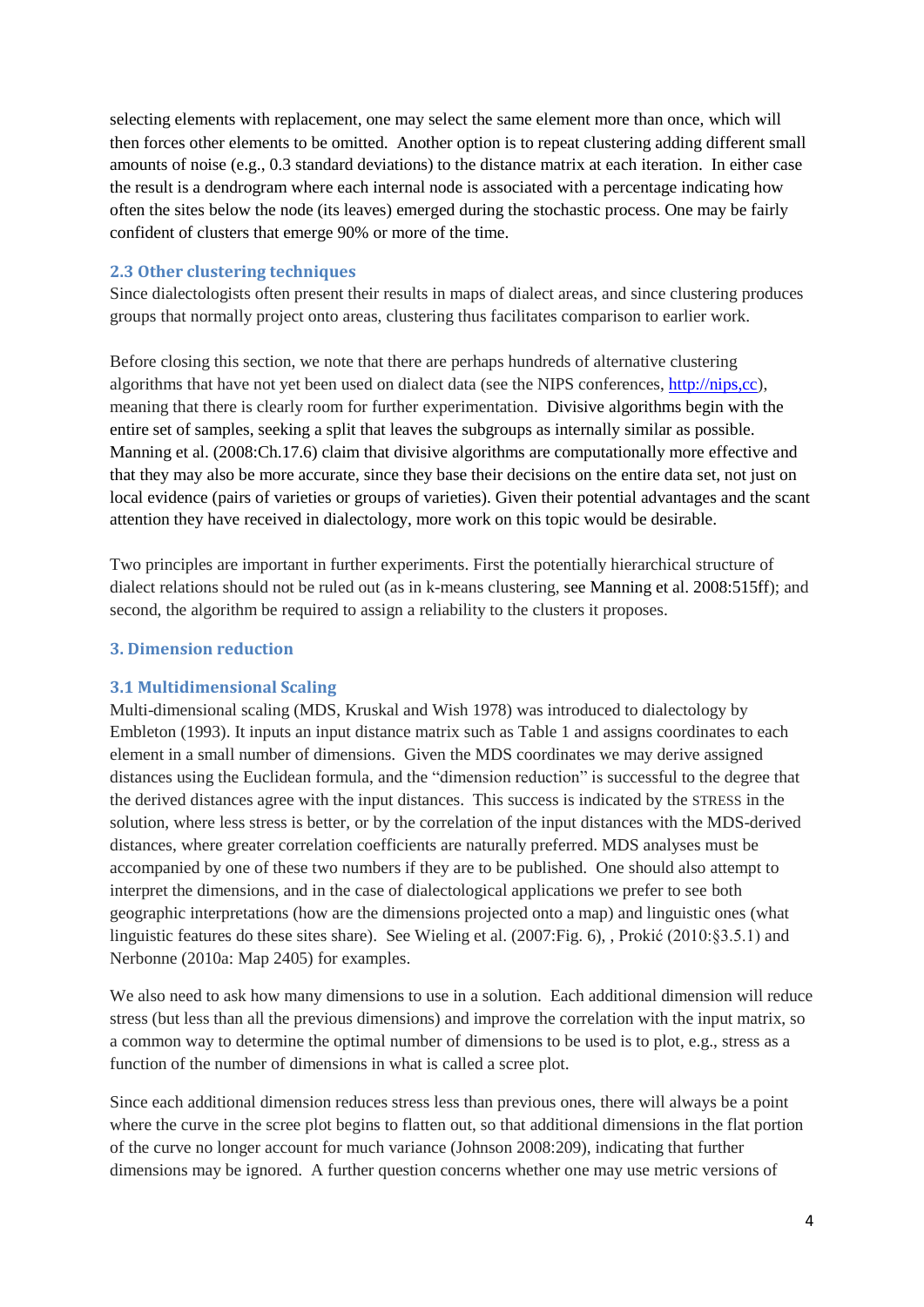MDS or whether one should stick to a non-metric version, given the categorical nature of linguistic data. But since it is fine to treat large aggregates as numerical data, i.e. metrically, we have no compunction about using the (simpler) metric version.

Applications of MDS to dialect data typically represent the data well in two or maximally three dimensions, and this has led to a popular innovation in dialect mapping where each dimension is assigned a color – usually red, green or blue – and each site is assigned a color intensity corresponding to its coordinate in the MDS solution (Nerbonne et al.1999), arguably the first representation of dialect continua based on exact techniques.<sup>5</sup>

MDS does not partition dialect sites into non-overlapping dialect areas, and it also does not suffer from the instability we noted in non-stochastic clustering routines. Moreover it analyzes the same sort of distance matrix which is input to clustering. This means that it can be used to examine clustering results in more detail.



**Figure 2 Left a map of the Netherlands showing the largest four clusters obtained using Ward's method. We shall discuss the Frisian area in the Northwest, the Lower Saxon area in the Northeast, the West Flemish (including Zealand) area in the Southwest, and the large Franconian area in the middle. On the right a projection of the same data into two dimensions using MDS (***r* **= 0.76). The MDS graph shows that there is an "archipelago" of Frisian sites (boxes) that are quite similar to Lower Saxon, and that Lower Saxon is otherwise fairly distinct, while the West Flemish and Franconian sites are less well distinguished. The MDS perspective adds to the clustering. From Gabmap, [www.gabmap.nl](http://www.gabmap.nl/)**

## **3.2 Principal Component Analysis and Factor Analysis**

PRINCIPAL COMPONENT ANALYSIS (PCA) and FACTOR ANALYSIS (FA) are two related dimensionreducing techniques, which input not distance matrices, but rather matrices of sites and numeric features. They differ in that PCA attempts to account for all the variance in the matrix, while FA is more modest, taking aim only at the variance that is shared among the input variables. This means that noise and variables that share no variance with others are ignored in FA.

Following Tabachnik and Fidell (2001:Ch.13), we shall (mostly) discuss PCA and FA together, although we will naturally give some examples of each. In particular, we use the term FACTOR to refer both to PCA components and FA factors. This eliminates some awkward formulations.

The need to provide numeric features naturally entails representing linguistic data numerically. This may be straightforward, as when Labov (2001: 286ff, 345ff) applies PCA to formant frequencies, but Shackleton (2010, Ch.3 & App.B) translates the vowels in *The Pronunciation of English in the* 

**.** 

<sup>&</sup>lt;sup>5</sup> We do not show colored maps in this book in order to keep the costs of printing low.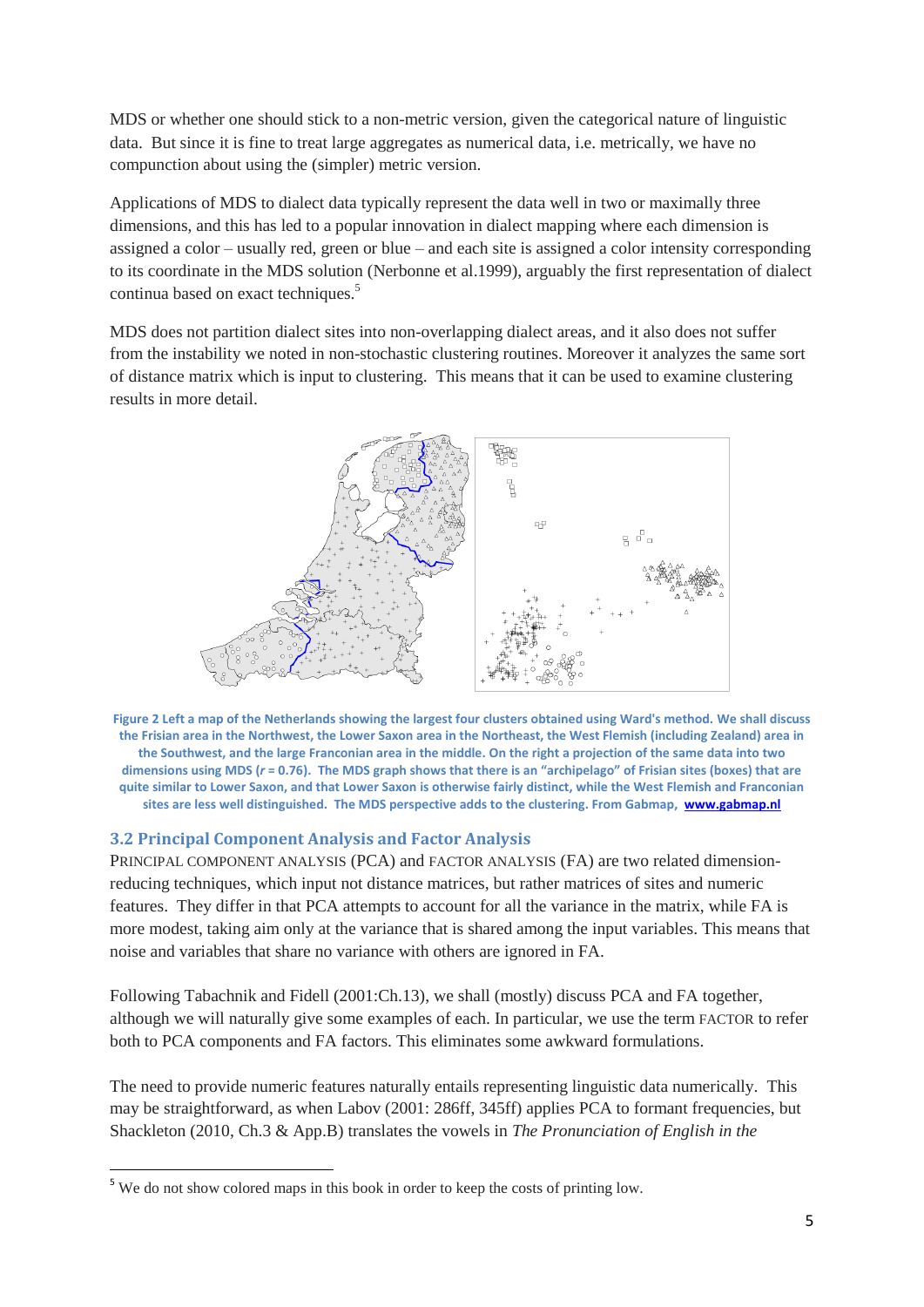*Atlantic States* (Kurath and McDavid 1961) and *The Dialect Structure of Southern England* (Kurath and Lowman 1970) into numerical values on a set of features in order to apply PCA. This involves coding each token of a vowel numerically, so that the vowel in *wool* was <5,3,2,1>, representing maximal height, maximal backness, maximal roundness, and non-rhoticity. See Shackleton (2010: 188, Table B.1). Using FA, on the other hand, Clopper and Paolillo (2006) use formant frequencies and vowel duration for fourteen American vowels, while Nerbonne (2006) translates transcribed vowels into (numeric) feature vectors somewhat as Shackleton does. Grieve et al. (2011) identify lexical alternatives and then use their relative frequencies in an analysis using FA, but see Grieve (this volume) as well for several other crucial steps in that analysis. Pickl (2013) also uses relative lexical frequencies as input to FA.

The result of applying the analysis is a set of factors smaller than the original set of variables. The goal is to interpret one's data not on the basis of, say, twenty vowels, or two hundred or more phoneme tokens, but rather in terms of a much smaller number of factors in the solution. We note two further interesting outputs of PCA and FA. On the one hand we obtain for each factor and variable, the LOADING, i.e. the degree to which the two correlate, which facilitates in interpreting the variable. If a factor correlates highly with  $[i, i, e, \varepsilon]$  and  $[\infty]$  (which therefore have high loadings for this factor), but not with other vowels, the factor may be interpreted straightforwardly, giving dimension reduction the potential to contribute to the deeper linguistic analysis of aggregate analyses. Tabachnik and Fidell (2001) suggest the loadings should have values greater than 0.32 if one is to interpret them. On the other hand, PCA and FA also provide SCORES for each factor and site in the input matrix, contributing to the geographical interpretation.

Turning to the question of how many factors to retain in analyses, several considerations may play a role. First, just as in MDS, we want to interpret the factors we decide to retain in the solution. The geographic or social interpretation is important, but given that we analyze individual variables jointly in PCA and FA (via factor loadings), it is most intriguing to seek linguistic interpretation, especially when it suggests that a more abstract level of linguistic structure might be influential. Second, each factor in PCA and FA is associated with an EIGENVALUE derived from the input matrix which represents variance, in particular where an eigenvalue of 1.0 is roughly the variance associated with a single case (site or speaker). This is the source of a common rule of thumb to disregard eigenvalues less than 1.0.<sup>6</sup> Scree plots are used for PCA and FA, just as in MDS, and in a similar way. Since factors are ordered in importance, one uses the scree plot to determine which initial sequence of factors is to be used by examining the decreasing sequence of eigenvalues in a given solution (Tabachnik and Fidell 2001:621). A third desideratum in choosing which factors to retain is the wish to explain a good deal of the variance, where the rule of thumb is to strive for 70% explained variance. But this can clash with the wish to identify and interpret the factors and the total variance explained.

Clopper and Paolillo (2006) show that two factors account for 73% of the variance in their vowel pronunciation data, while Nerbonne (2006), using hundreds of vowel tokens as variables, was able to explain only 35% of variance using three factors. Leinonen (2010:109) can account for 60.1% of the variance using ten factors, and Pickl (2013) retains twenty factors in order to reach 59.3% explained variance.

Before closing the discussion of PCA and FA, we note that the factors may be ROTATED in order to improve interpretability (Tabachnik and Fidell 2001: Ch.13). It is most common to use a rotation in which the first factor explains a maximum of variance, and each successive factor accounts for a

**.** 

 $6$  Although Costello and Osborne (2005) find this one of the least reliable criteria.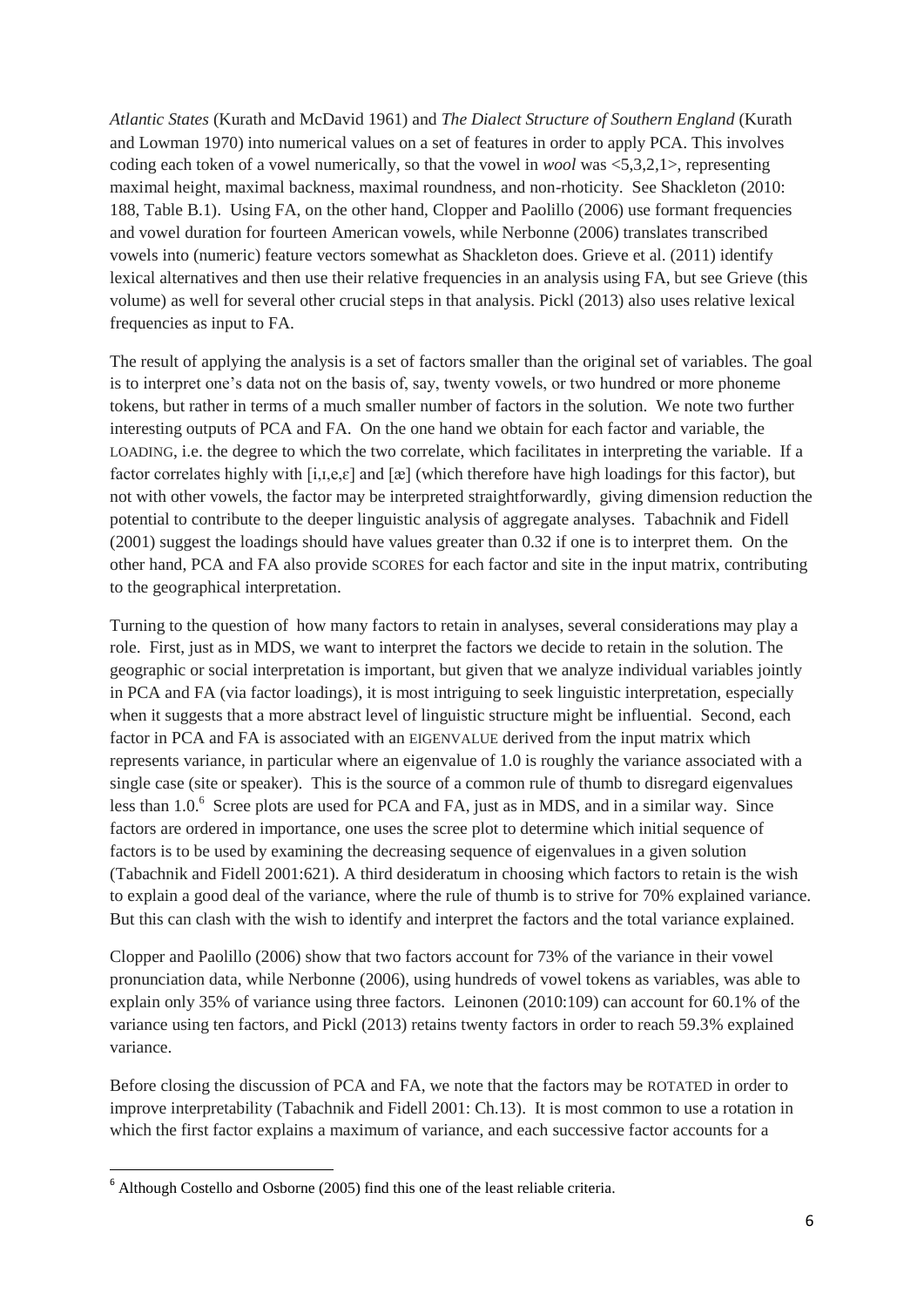maximum of remaining variance. Geometrically, each successive factor is orthogonal to the others in this so-called VARIMAX rotation. Alternatively, one may choose to use OBLIQUE rotations, especially when this might facilitate interpretation, in which case there will be overlap in the variance claimed by different factors. All of the dialectology studies examined have opted for the varimax rotation.

FA may also be used in a hypothesis-testing fashion, but since this "confirmatory" FA has not been used much in dialectology, it will not be presented here. Due to the opportunity to hypothesize about factors, FA is also preferred when there is some theory relating the factors under study (Brown 2009). See however, Pickl (2013), who uses confirmatory FA to test whether Bach's (1950) conjecture that the areal extent of the use of a form correlates with its frequency. PCA is always used in an exploratory fashion.

Leinonen (2008) shows the advantage of deciding on PCA and FA on a case-by-case basis: she first uses PCA on the band-filtered vowel spectra of 19 vowels of over one thousand Swedish speakers to obtain a representation of vowel quality, and found that PC1 and PC2 were readily interpretable as the first and second formants.<sup>7</sup> She ignores the first filter and it turns out that she can compensate for sex differences by ignoring the women's second filter while performing separate PCAs for men and women. In a second step, Leinonen uses FA to uncover more abstract dimensions in Swedish geographic and social variation, for example, a factor that could be interpreted as lower vowel height for the two long vowels  $[\alpha:]$  and  $[\alpha:]$  in positions before /r/. Leinonen's work suggests that one should not regard PCA and FA as simple alternatives but rather as techniques for specific purposes.

### **3.3 Related techniques**

Cichocki (2006) experiments with correspondence analysis (CA), first developed as a counterpart to PCA for categorical data by Benzécri (1992). Just as in PCA the input is a matrix of sites  $\times$  data, but the data may be categorical in the case of CA. Uiboaed et al. (2013) use CA to analyze the geographic distribution of lexically specific constructions (so-called "collostructions") in Estonian.

Leino and Hyvönen (2008) experiment with a range of more advanced "components" and conclude notably "if in doubt, start with factor analysis" (p.186). Prokić and Van de Cruys (2010) experiment with a three dimensional matrix (site  $\times$  site  $\times$  20 phonetic-correspondences), which they reduce to a set of most important correspondences using the tensor-reduction techniques PARAFAC. The interesting technique requires a substantial amount of data.

Wieling and Nerbonne (2011) report on bipartite spectral graph clustering (BSGC), which, despite its name, is less indebted to clustering than to the dimension-reducing techniques reported on in this section. It combines dimension reduction with techniques from graph theory to provide a similar sort of result to PCA and FA, namely a sketch of the affinities of cases (sites) with one another and also of affinities between cases and linguistic features. Space limitations prevent a longer discussion here, but we should note that Wieling and Nerbonne (2011) proposed a numeric evaluation of the features identified by BSGC which involves measuring how representative they are within an area and also how distinctive they are with respect to other areas. Prokić et al. (2012) generalize this work to include numeric features such as edit distance.

#### **4. Regression models**

**.** 

 $<sup>7</sup>$  But obviating the need for formant tracking, which has a higher rate of failure.</sup>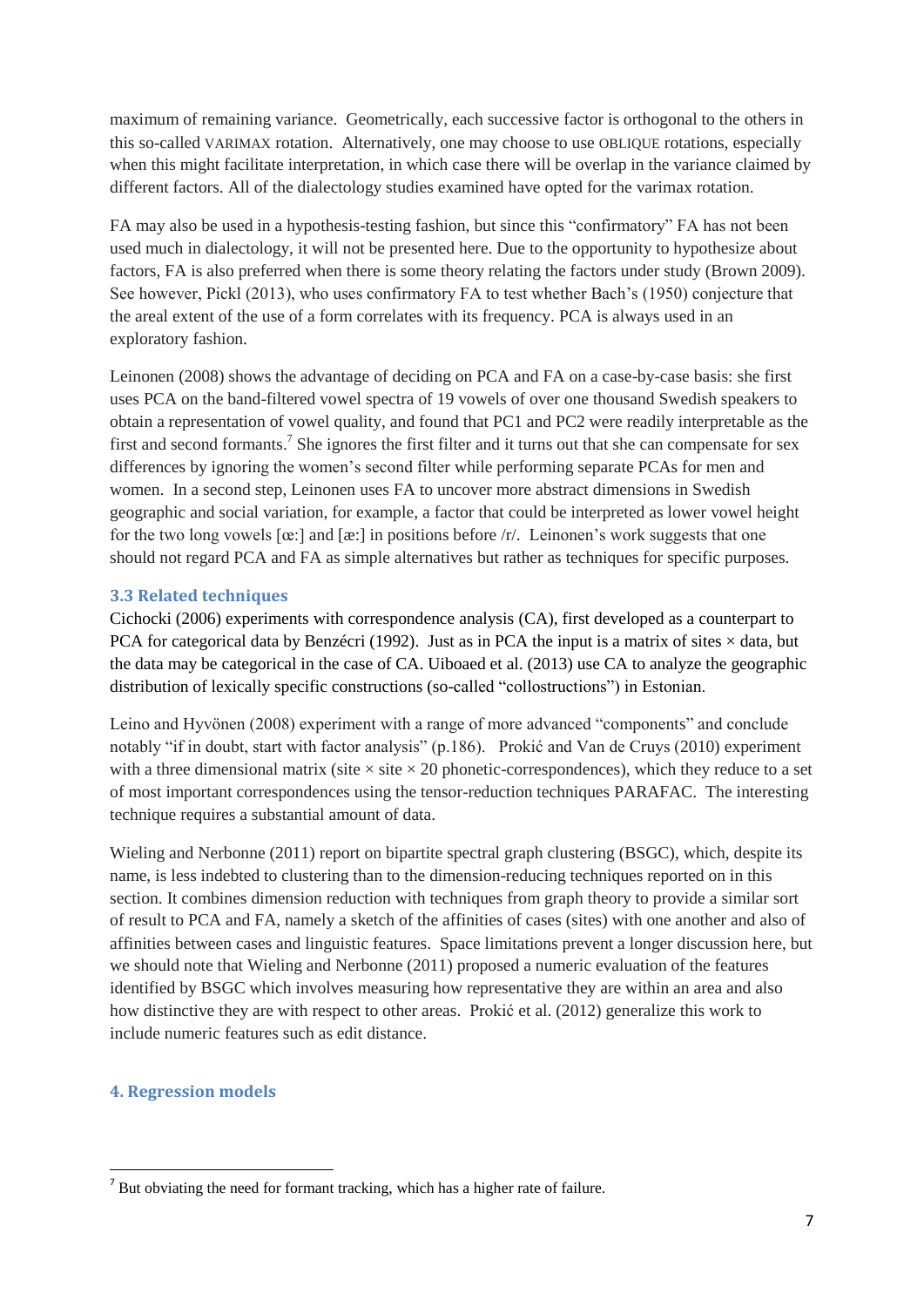REGRESSION analyses seek to explain or predict a single dependent variable on the basis of one or more independent variables. In textbook cases weight is predicted on the basis of height, or university success on the basis of high school success, aptitude and discipline. In such cases both the independent (predictor) variables and the dependent (or response) variable are numeric, but we are free to construe potential categorical predictors numerically, e.g. as taking the values zero and one. LOGISTIC REGRESSION, in which categorical variables are predicted, is the subject of the previous chapter in this handbook.

As the bulk of dialectological work aims at characterizations of the relations among varieties and strives to characterize those both at an aggregate linguistic level and also with respect to the linguistic details involved, i.e. the components of the aggregate, it is not surprising that regression, with its focus on a single dependent variable, has played a lesser role (than clustering or dimension-reducing techniques). But regression analyses have played a role in characterizing the relation between geographic distance and aggregate linguistic differences, and new regression techniques have been used in conjunction with aggregate analyses which will be presented in Sec. 4.1 and 4.2.

Trudgill (1974) urged more attention for the theoretical question of how geography and demography influence linguistic variation, and his paper has sparked a stream of studies in the intervening years. Nerbonne and Heeringa (2007) studied the effect of distance and population size on aggregate pronunciation differences in Lower Saxon dialects using a regression analysis. Not to anyone's surprise, they found a robust relation, where more distant settlements had more different varieties, but they also noted that the response variable (aggregate pronunciation differences) failed to have a linear relationship with geographic distance. Instead it was sub-linear, so that they were able to show a linear relation between the logarithm of geographic distance and linguistic distance. Nerbonne (2010) showed that the same sub-linear relation holds for pronunciation in six other language areas, namely American English on the Eastern seaboard, the entire Dutch area, Germany, Gabon Bantu, Norway and Bulgaria. Spruit et al. (2009) show that the same sub-linear relation holds for vocabulary, but perhaps not for syntax, where a linear model was marginally better. Szmrecanyi (2012) finds completely different results using morpho-syntactic frequencies in corpus data. Because Seguy's (1971) paper also graphed the influence of geography sub-linearly, Nerbonne (2010) proposed to call this SEGUY'S CURVE.

## **4.1 Mixed-effects models**

 $\overline{a}$ 

In standard regression models, we assume that the independent variables are non-random, i.e. fixed. The sex or gender of participants in a dialect survey is a clear example of a FIXED EFFECT which is normally controlled for in survey design. Only two sexes are polled and any future work would use exactly these two, so that they are repeatable. In contrast, the words in a data set are assumed to be a random sample from a much larger population of potential words. If we repeated the survey, we might use new words. The choice of words is therefore a RANDOM EFFECT. Taking into account the structural variability associated with these random effects allows for generalizable results with *p*-values which are not over-confident (Baayen et al. 2008). Regression models using both fixed and random effects are known as MIXED-EFFECTS MODELS (Pinheiro and Bates 2000).<sup>8</sup>

Keune et al. (2005) presented a very early use of mixed-effects models for language variation, in which the authors contrast the use of Dutch adjectives and adverbs using the suffix *-lijk* and its reduction in speech, and they treat the choice of words as a random variable. In one of the studies

 $8$  Clark (1973) had criticized that language differences were often treated as fixed effects even though the words used in studies and experiments were actually a random sample of a larger population of potential words, and therefore should be treated as a random effect (as is done in the mixed-effects regression framework).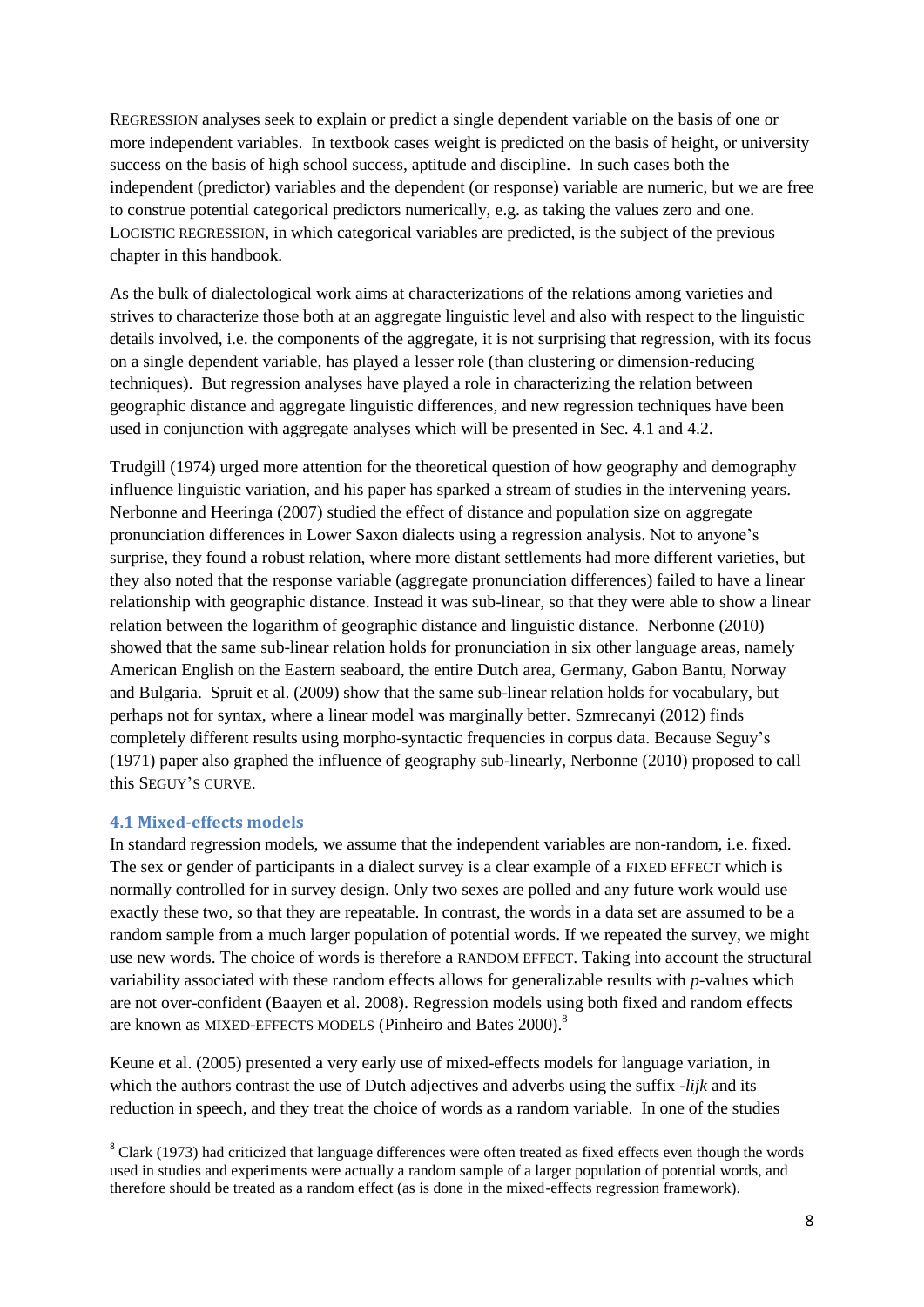reported, the dependent variable is the lexical frequency with which these words appear in newspapers in the Netherlands and Flanders with different registers ("quality", national or regional). As the authors note, the mixed-effects analysis effectively builds a model for each individual word, so that one can note not only that there is a general tendency for *-lijk* to appear more frequently in the Netherlands and in more formal newspapers, but also that some words go against the grain, and moreover that that there is an interaction between register and country. In the study on phonological reduction using the *Corpus of Spoken Dutch* (http://lands.let.ru.nl/cgn/), it is shown that reduction is more common in the Netherlands than in Flanders, more common among men than women, more common when the word was predictable, and less common at the end of utterances. But some words go against the grain with respect to reduction as well. Keune and colleagues further note that the mixed-effects analysis has the welcome consequence that sociolinguists no longer need to identify alternatives to serve in variable rule analysis of the Varbrul sort (see Paolillo's chapter, this volume). It becomes instead possible to examine a large number of linguistic phenomena simultaneously.

Tagliamonte and Baayen (2012) examine the *was/were* alternation in York, where *was* is often used in plural existential sentences. They analyze 300 tokens from only 40 individuals, and turn to mixedeffects modeling treating speakers as a random effect, eliminating problems connected with imbalanced numbers of tokens per individual. Their re-analysis shows that one influence on the choice between *was* and *were*, the polarity of the utterance (whether it is used in construction with negation) needed to be re-thought due to its interactions with other predictors.

The following section (4.2) discusses further studies in which mixed-effects analysis has been used in combination with generalized additive modeling. Baayen (2008:Ch.7) is a step-by-step presentation of how to conduct mixed effects analyses in the R lme4 package with several examples. Jäger (2008) presents mixed-effects logistic regression in a general comparison of regression designs vs. categorical designs. Johnson (2008) presents Rbrul, a package by the author, and a detailed comparison of how mixed-effects analyses compare to the popular logistic regression package, Varbrul (Sankoff and Labov 1979). Winter (2013) provides a tutorial in mixed-effects regression modeling for linguists.

Although mixed-effects models have been clearly gaining in popularity, Paolillo (2013) has criticized their use, arguing for including speakers as a fixed effect (rather than a random effect), since "the sample of individuals [may be] nonrandom" and modeling it as a random factor would be in error. His fixed-effects approach, however, is "limit[ing] the scope of inference" (Bolker et al., 2009), i.e. undercutting the ability of the analysis to generalize from sample to population. We therefore recommend mixed-effects regression as the appropriate method to analyze linguistic data involving participants responding to multiple items.

#### **4.2 Generalized additive modeling**

In contrast to methods from geo-statistics, which focus mainly on identifying the aggregate geographical pattern in the data (see Grieve, this volume), another approach, generalized additive modeling (GAM, Hastie & Tibshirani 1990, Wood 2006), is able to *simultaneously* detect the aggregate geographical pattern, while also identifying the importance of other relevant social and lexical predictors.

A GAM is an extension of a generalized linear regression model. As noted above, the response variable is assumed to have a linear relationship with one or more predictor variables in linear regression. The response variable must be numerical (such as pronunciation distance from a certain reference variety), whereas the predictor variables can be either numerical (such as the speaker's age)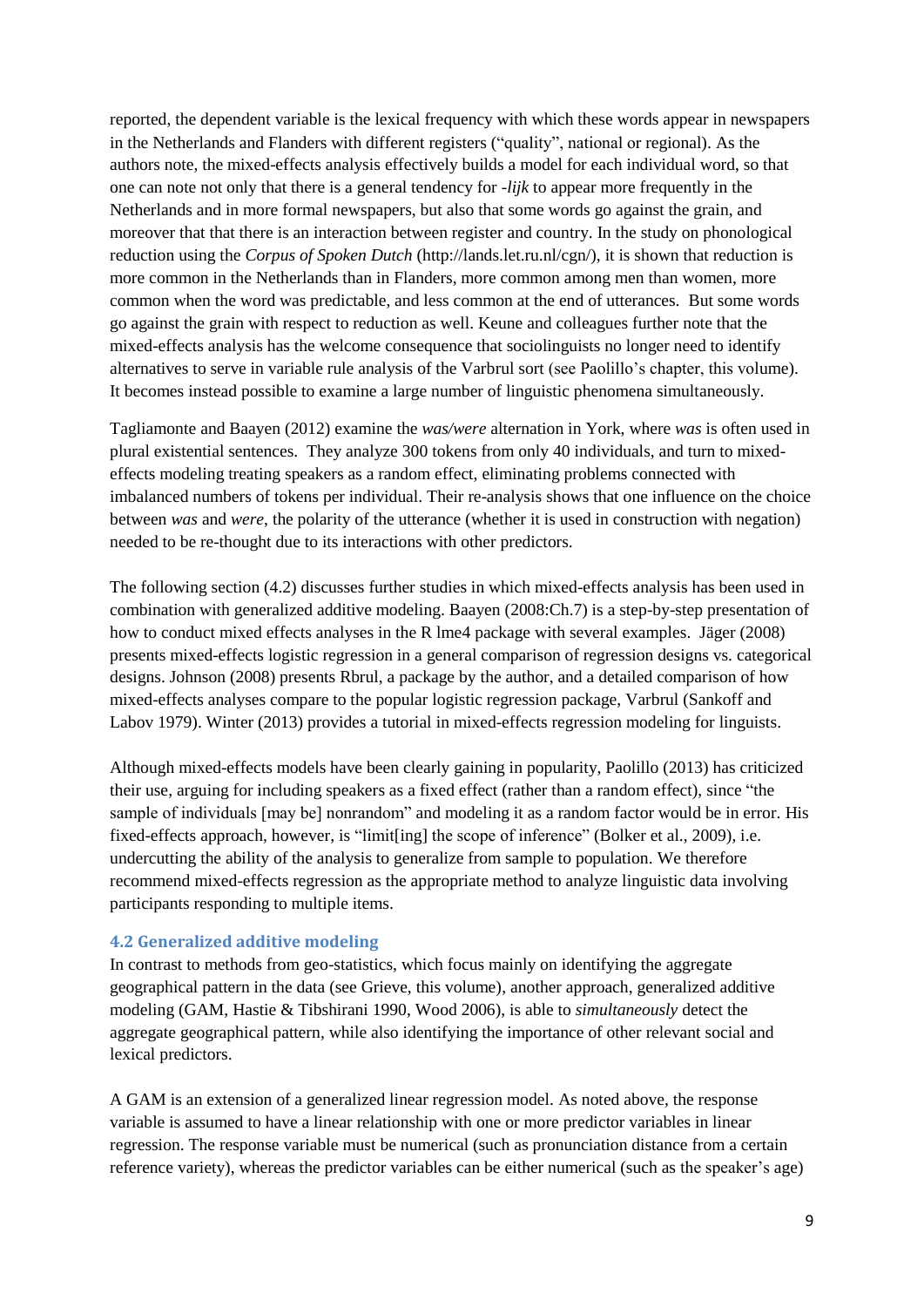or categorical (such as the speaker's gender). The generalized linear regression model is a generalization of the linear regression model in such a way that the response variable (transformed via a link function) has a linear relationship to the predictor variables. For example, logistic regression is a form of a generalized linear regression model which uses the log-odds (logit) link function. Logistic regression (see Paolillo, this volume) is the appropriate form to analyze binary data and is frequently used in sociolinguistics (e.g., Tagliamonte and Baayen 2012).

A generalized additive model extends the generalized linear regression model by allowing the (possibly transformed) response variable to have a non-linear relationship with one or more predictors. The non-linear relationships are modeled via smooths which can have different basis functions and basis dimensions. The basis function indicates how the smooths are built up. For example, a cubic spline basis function is constructed by connecting sections of cubic functions. The basis dimension indicates the upper limit for how complex the smooth can be (i.e. how many degrees of freedom are invested). The higher this number, the more wiggly the smooth can become. To prevent overfitting (i.e. too wiggly curves), GAMs are estimated using penalized likelihood estimation and crossvalidation. The best, computationally feasible, smoothing basis for a single predictor or multiple isotropic predictors (i.e. predictors having the same scale) is the thin plate regression spline (Wood 2003). This basis is constructed by a weighted sum of geometrically simpler curves (or surfaces in the multidimensional case). When multiple predictors need to be combined (i.e. interact) which are on a different scale, a tensor product can be used combining different smoothing bases. Importantly, a mixed-effects regression approach (see Chapter 7 of Baayen 2008; Baayen et al. 2008) which is necessary for taking into account the structural variability associated with the random-effect factors (such as speakers and words) is also possible within the GAM framework. In that case, random-effect factors are modeled as smooths as well (see Chapter 6 of Wood 2006).

Rather than constructing a regression model in which geography is simplified as geographical distance (e.g., Nerbonne and Heeringa 2007), a GAM can model complex geographical patterns directly via a two-dimensional smooth of longitude and latitude. The first study to use a generalized additive modeling approach for the aggregate analysis of dialect variation was conducted by Wieling, Nerbonne, and Baayen (2011). They only used a generalized additive model to represent geography and used the fitted values of this model as a new predictor in a linear mixed-effects regression model. Their dataset consisted of pronunciation distances (compared to standard Dutch) for 562 words in 424 locations in the Netherlands. Besides finding support for a complex geographical pattern of pronunciation distances from standard Dutch with greater pronunciation distances from standard Dutch in the peripheral areas (see Figure 3), they simultaneously identified the importance of various social and lexical features. For example, larger communities were found to use pronunciations closer to standard Dutch, and more frequent words were more different from standard Dutch (indicating resistance to standardization).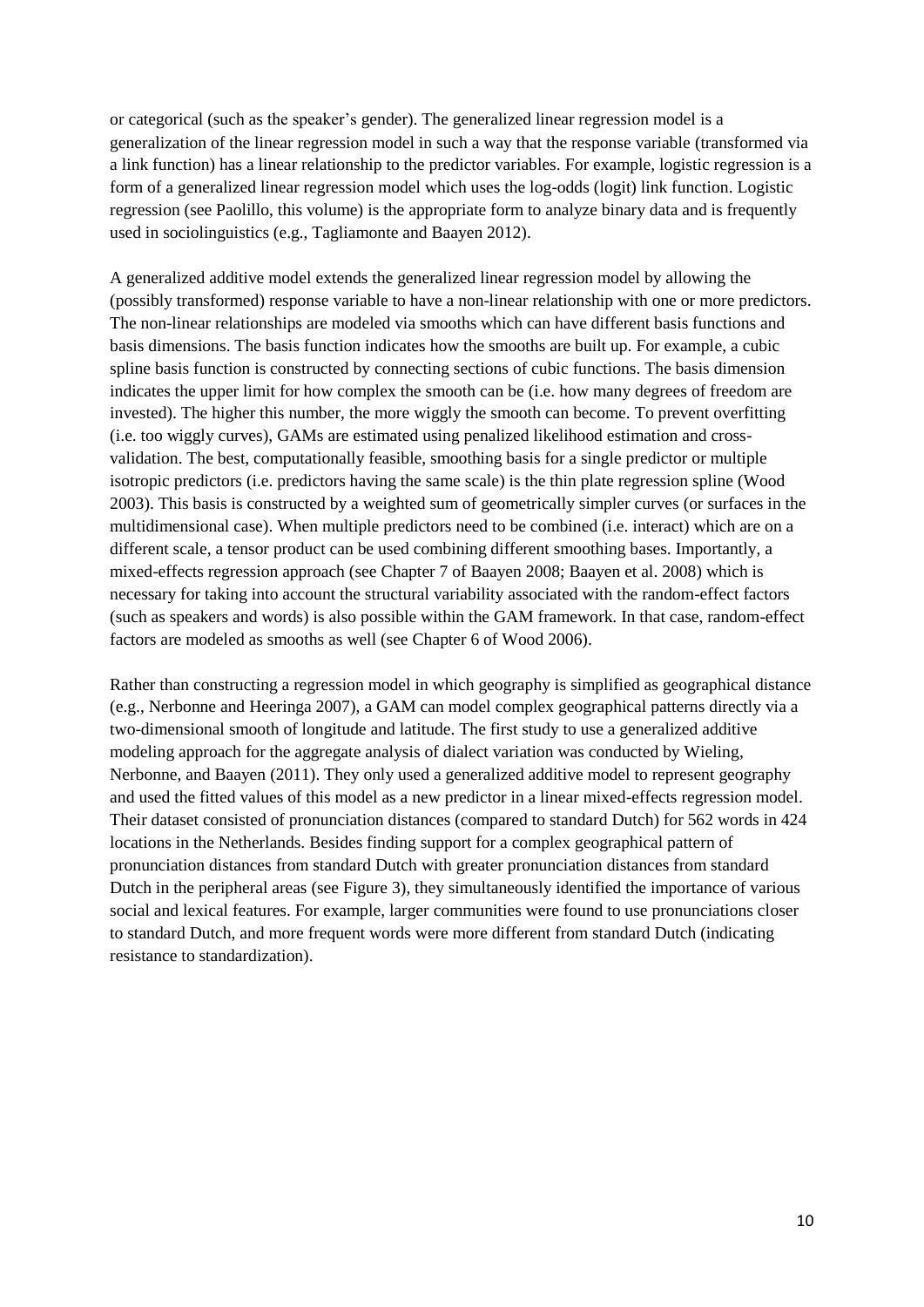

**Figure 3. Contour plot obtained with a generalized additive model. The contour plot shows a regression surface of pronunciation distance (from standard Dutch) as a function of longitude and latitude obtained with a generalized additive model using a thin plate regression spline. The (black) contour lines represent aggregate distance isoglosses, darker shades of gray indicate smaller distances closer to the standard Dutch language, lighter shades of gray represent greater distances. Note that the empty square indicates the location of the IJsselmeer, a large lake in the Netherlands. Reprinted (including caption) from Wieling (2012) with permission.**

Wieling et al. (submitted; see also Wieling 2012, Ch. 7) created a single generalized additive mixedeffects regression model to determine pronunciation distances from standard Catalan. The Catalan dataset (Valls, Wieling, and Nerbonne, 2013) consisted of 357 words in 40 dialectal varieties located in Catalonia, Andorra and Aragon. In each location 8 speakers (born between 1930 and 1996) were interviewed. Similar to the results of Wieling, Nerbonne, and Baayen (2011), geography was found to be a highly important, non-linear predictor. Furthermore, a clear border effect was observed between Aragon and the other two regions: younger speakers in Catalonia and Andorra (where Catalan is an official language), but not in Aragon (where Catalan is not an official language) had pronunciations closer to the standard Catalan language than the older speakers. In addition, Wieling et al. (submitted) found support for other social and lexical variables, such as word category and the year of birth of the speakers.

The generalized additive modeling approach can also be applied to study other types of aggregate variation. Wieling et al. (2014) investigated Tuscan lexical variation in a dataset consisting of 170 concepts for 2060 speakers (in 213 localities). Their response variable was binary, with a 1 indicating that the speaker used a non-standard Italian form and a 0 indicating the use of the standard Italian form. Consequently, they used a generalized additive mixed-effects *logistic* regression model for this data. They also used a more sophisticated approach to modeling geography: they allowed the geographical pattern to vary depending on concept frequency and speaker age. In effect, they used a four-dimensional tensor product smooth (longitude  $\times$  latitude  $\times$  concept frequency  $\times$  speaker age). Their results highlighted the potential of the generalized additive modeling approach and showed distinctive differences in the geographical patterns associated with speaker age and concept frequency. For example, whereas younger speakers, especially in the area around Florence, were more likely to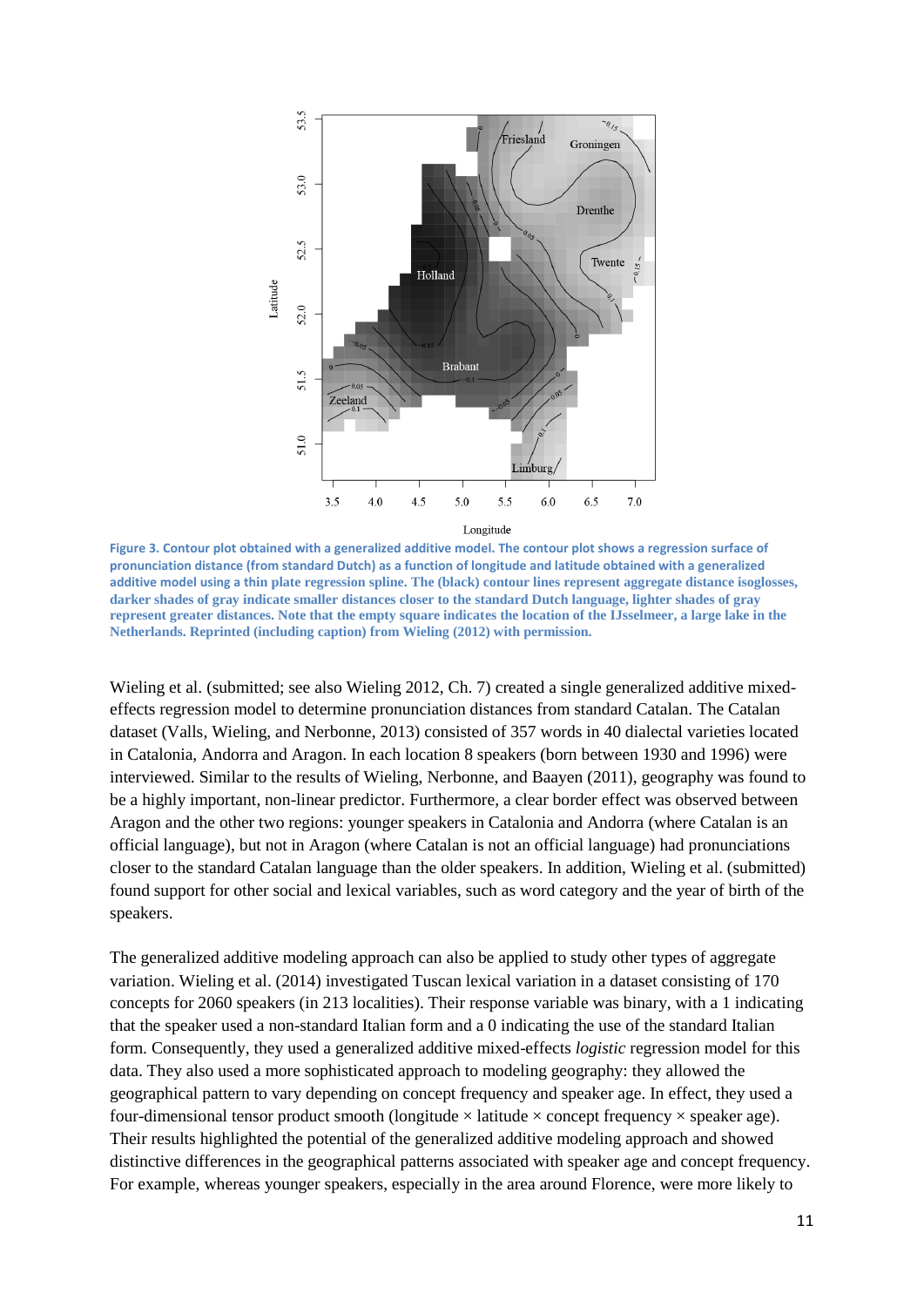use standard Italian lexical forms than older speakers, this did not appear to be the case for the lowfrequency concepts. In that situation the younger speakers used more general definitions which did not coincide with the specific (old-fashioned) standard Italian form (e.g., they used 'swine' rather than 'boar' to denote a male pig).

As attempting to use a relatively new and complex statistical method might seem daunting, paper packages for the studies of Wieling et al. (2011), Wieling et al. (submitted) and Wieling et al. (2014) have recently been made available at the Mind Research Repository (http://openscience.unileipzig.de). These paper packages include all data and R commands (using the package 'mgcv'; Wood 2006) needed to fit the generalized additive models and replicate the results of these studies.

In sum, the advantage of the generalized additive modeling approach is that it allows one to directly incorporate the complex influence of geography on the aggregate patterns, while simultaneously considering the importance of other social and lexical variables. Furthermore, the availability of paper packages enables other researchers to easily apply these methods to their data as well.

#### **5. Conclusions and prospects**

Dialectal material is often analyzed today using a variety of multivariate techniques. This chapter has been slanted to methods for the analysis of large aggregates and to techniques that seek to identify groups together with their common speech habits. In the case of geographical data, these might be areas and their lexical peculiarities, but we have sketched how more advanced techniques are poised to combine the analysis of geographical and social variables, contributing technically to the Chambers-Trudgill program of understanding variationist linguistics – dialectology and sociolinguistics – in a unified way.

We would like to close this chapter by identifying a challenge. As attractive as the GAMs and mixedeffects models are, they remain regression models, focused on the prediction of a single criterion variable. This works quite well for research that can be formulated in such a focused way, e.g. on the relative proximity of local varieties (including different cross-cutting social distinctions) to a single standard language. By contrast, the techniques in the first part of the chapter, including clustering, MDS, but also factor analysis and related techniques, did not require the identification of a single criterion variable, but instead could be used fairly directly on a dialectologist's table of sites and linguistic variables (or on the site  $\times$  site summary of that tables differences). These techniques provide a more global picture of the landscape of language varieties, but they are (now) poorly equipped to include a range of other variables such as class, education, gender and the like. The challenge thus is to find a way to combine the virtues of the two approaches.

#### **References**

- Baayen, R. Harald. 2008. *Analyzing Linguistic Data. A Practical Introduction to Statistics Using R*. Cambridge: Cambridge University Press.
- Baayen, R. Harald, Doug J. Davidson, and Doug M. Bates. 2008. Mixed-effects modeling with crossed random effects for subjects and items*. Journal of Memory and Language*, 59(4): 390–412.
- Bach, Adolf. 1950. *Deutsche Mundartforschung: ihre Wege, Ergebnisse und Aufgaben*. Heidelberg: Winter.

Benzécri, Jean-Paul. 1992. *Correspondence analysis handbook*. New York: Marcel Dekker.

Boberg, Charles. 2005. The North American regional vocabulary survey: New variables and methods in the study of North American English. *American Speech*, 80(1), 22-60.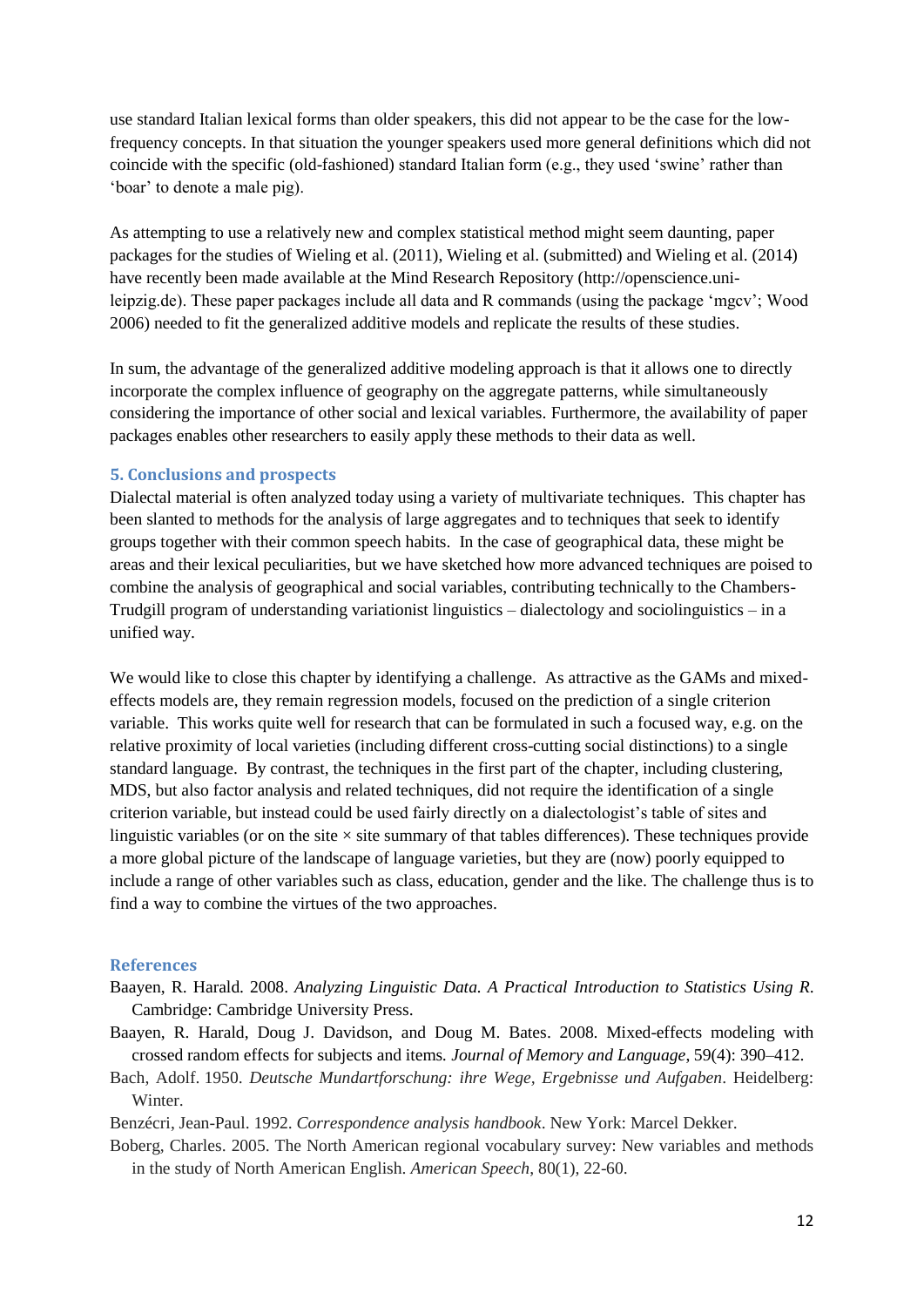Bloomfield, Leonard. 1933. Language. New York: Holt, Rhinehart and Winston.

- Bolker, Benjamin M., Mollie E. Brooks, Connie J. Clark, Shane W. Geange, John R. Poulsen, M. Henry H. Stevens, and Jada-Simone S. White. 2009. Generalized linear mixed models: a practical guide for ecology and evolution. *Trends in ecology & evolution* 24(3): 127-135.
- Brown, James. 2009. Principal components analysis and exploratory factor analysis–definitions, differences, and choices. *Japan Association for Language Teaching, Testing and Evaluation Special Iinterest Group Newsletter* 13.1: 26-30.
- Cichocki, Wladyslaw. 2006. Geographic variation in Acadian French /r/: What can correspondence analysis contribute toward explanation? *Literary and Linguistic Computing* 21.4: 529-541.
- Clark, Herbert H. 1973. The language-as-fixed-effect fallacy: A critique of language statistics in psychological research. *Journal of verbal learning and verbal behavior* 12.4: 335-359.
- Clopper, Cynthia G., and John C. Paolillo. 2006. North American English vowels: A factor-analytic perspective. *Literary and Linguistic Computing* 21.4: 445-462.
- Costello, Anna and Jason Osborne. 2005. Best practices in exploratory factor analysis: four recommendations for getting the most from your analysis. *Practical Assessment, Research and Evaluation* 10: 1-9.
- Embleton, Sheila. 1993. Multidimensional scaling as a dialectometrical technique: Outline of a research project. In: Reinhard Köhler and Burghardt Rieger (eds.) *Contributions to quantitative linguistics*. 267-276. Dordrecht: Kluwer.
- Goebl, Hans. 1982. *Dialektometrie; Prinzipien und Methoden des Einsatzes der numerischen Taxonomie im Bereich der Dialektgeographie*. (*Philosophisch-Historische Klasse Denkschriften* 157) Vienna: Verlag der Österreichischen Akademie der Wissenschaften.
- Grieve, Jack, Dirk Speelman, and Dirk Geeraerts. 2011. A statistical method for the identification and aggregation of regional linguistic variation. *Language Variation and Change* 23(2): 193-221.
- Grimm, Jacob. 1819. *Deutsche Grammatik. 1*. Theil, Göttingen: Dieterich.
- Hastie, Trevor J., and Robert J. Tibshirani. 1990. *Generalized Additive Models*. London: Chapman & Hall/CRC.
- Heeringa, Wilbert J. 2004. *Measuring dialect pronunciation differences using Levenshtein distance*. Ph.D. thesis, University of Groningen.
- Jaeger, T. Florian. 2008. Categorical data analysis: Away from ANOVAs (transformation or not) and towards logit mixed models. *Journal of memory and language* 59(4): 434-446.
- Johnson, Keith. 2008. *Quantitative methods in linguistics*. Malden, MA:Blackwell.
- Johnson, Stephen C. 1967. Hierarchical clustering schemes. *Psychometrika* 32.3: 241-254.
- Kaufman, Leonard, and Peter J. Rousseeuw. 2005, <sup>1</sup>1990. *Finding groups in data: an introduction to cluster analysis*. Vol. 344. Hoboken: Wiley.
- Johnson, Daniel Ezra. 2009. Getting off the GoldVarb standard: Introducing Rbrul for mixed-effects variable rule analysis. *Language and Linguistics Compass* 3: 359–383.
- Joseph B. Kruskal, and Myron Wish. 1978. *Multidimensional scaling*. Vol. 11. London: Sage.
- Keune, Karen, Mirjam Ernestus, Roeland van Hout, and R. Harald Baayen (2005). Variation in Dutch: From written MOGELIJK to spoken MOK. *Corpus Linguistics and Linguistic Theory* 1(2): 183- 223.
- Kurath, Hans, and Guy S. Lowman. 1970. *The Dialectal Structure of Southern England*. Tuscaloosa: University of Alabama Press.
- Kurath, Hans, and Raven McDavid. 1961. *The Pronunciation of English in the Atlantic States: Based upon the Collections of the Linguistic Atlas of the Eastern United States*. Ann Arbor: University of Michigan Press.
- Labov, William. 2001. *Principles of linguistic change Vol. 2: Social factors*. (Language in Society 29). Oxford: Oxford University Press.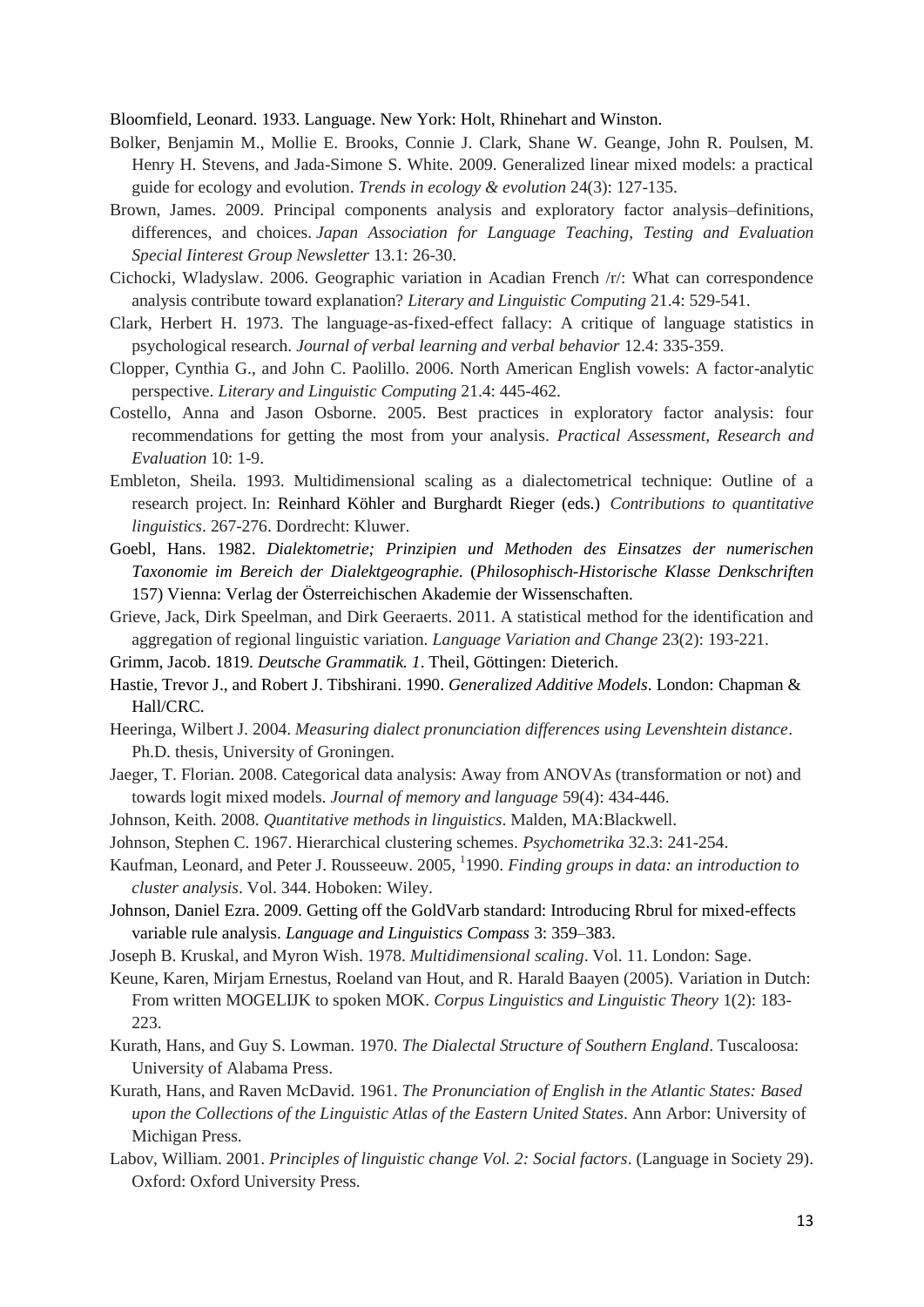- Leino, Antti, and Saara Hyvönen. 2008. Comparison of component models in analysing the distribution of dialectal features. *International Journal of Humanities and Arts Computing* 2(1-2): 173-187.
- Leinonen, Therese. 2008. Factor analysis of vowel pronunciation in Swedish dialects. *International Journal of Humanities and Arts Computing* 2(1-2): 189-204.
- Leinonen, Therese. 2010. *An acoustic analysis of vowel pronunciation in Swedish dialects*. Ph.D. thesis, University of Groningen.
- Manning, Christopher D., Prabhakar Raghavan, and Hinrich Schütze. 2008. *Introduction to information retrieval*. Cambridge: Cambridge University Press.
- Nerbonne, John. 2006. Identifying linguistic structure in aggregate comparison. *Literary and Linguistic Computing* 21(4): 463-475.
- Nerbonne, John. 2009. Data-Driven Dialectology. *Language and Linguistics Compass* 3(1): 175-198. DOI: 10.1111/j.1749-818x2008.00114.x
- Nerbonne, John 2010. Measuring the Diffusion of Linguistic Change. *Philosophical Transactions of the Royal Society B: Biological Sciences*, 365: 3821-3828. DOI: 10.1098/rstb.2010.0048.
- Nerbonne, John. 2010a. Mapping aggregate variation. In: Alfred Lameli, Ronald Kehrein and Stephan Rabanus (eds.) *Language and Space. International Handbook of Linguistic Variation* 2: 476-495. Berlin: Mouton De Gruyter.
- Nerbonne, John, and Wilbert Heeringa. 2007. Geographic distributions of linguistic variation reflect dynamics of differentiation. In *Roots: Linguistics in Search of its Evidential Base*, edited by Sam Featherston and Wolfgang Sternefeld, 267-297. Berlin: Mouton De Gruyter.
- Nerbonne, John, Wilbert Heeringa, and Peter Kleiweg. 1999. Edit distance and dialect proximity. In David Sankoff and Joseph Kruskal (eds.) *Time Warps, String Edits and Macromolecules: The Theory and Practice of Sequence Comparison, 2nd ed*., Stanford: CSLI Press.
- Nerbonne, John, Peter Kleiweg, Wilbert Heeringa, and Franz Manni. 2008. Projecting dialect distances to geography: Bootstrap clustering vs. noisy clustering. In: Christine Preisach, Lars Schmidt-Thieme, Hans Burkhardt and Reinhold Decker (eds.) *Data Analysis, Machine Learning and Applications*., 2008. 647-654. Berlin: Springer.
- Paolillo, John C. 2013. Individual effects in variation analysis: Model, software, and research design. *Language Variation and Change* 25(1): 89-118.
- Pickl, Simon. 2013. *Probabilistische Geolinguistik: Geostatistische Analysen lexikalischer Variation in Bayerisch-Schwaben*. Stuttgart: Franz Steiner.
- Pinheiro, José C. and Douglas M. Bates (2000). *Mixed-effects models in S and S-PLUS.* New York: Springer.
- Prokić, Jelena. 2010. *Families and resemblances*. Ph.D. thesis, University of Groningen.
- Prokić, Jelena, Çağri Çöltekın, and John Nerbonne. 2012. Detecting shibboleths. *Proceedings of the EACL 2012 Joint Workshop of LINGVIS & UNCLH*. 72-80. Shroudsburg, PA: Association for Computational Linguistics.
- Prokić, Jelena and John Nerbonne. 2008. Recognising groups among dialects. *International Journal of Humanities and Arts Computing* 2.1-2: 153-172.
- Prokić, Jelena, and Tim Van de Cruys. 2010. Exploring dialect phonetic variation using PARAFAC. *Proceedings of the 11th Meeting of the ACL Special Interest Group on Computational Morphology and Phonology*. Shroudsburg, PA: Association for Computational Linguistics.
- Sankoff, David, and William Labov. 1979. On the uses of variable rules. *Language in Society* 8(2-3): 189-222.
- Schirmunski, Viktor. 1962. *Deutsche Mundartkunde. Vergleichende Laut-und Formenlehre der deutschen Mundarten.* Berlin: Akademie Verlag.